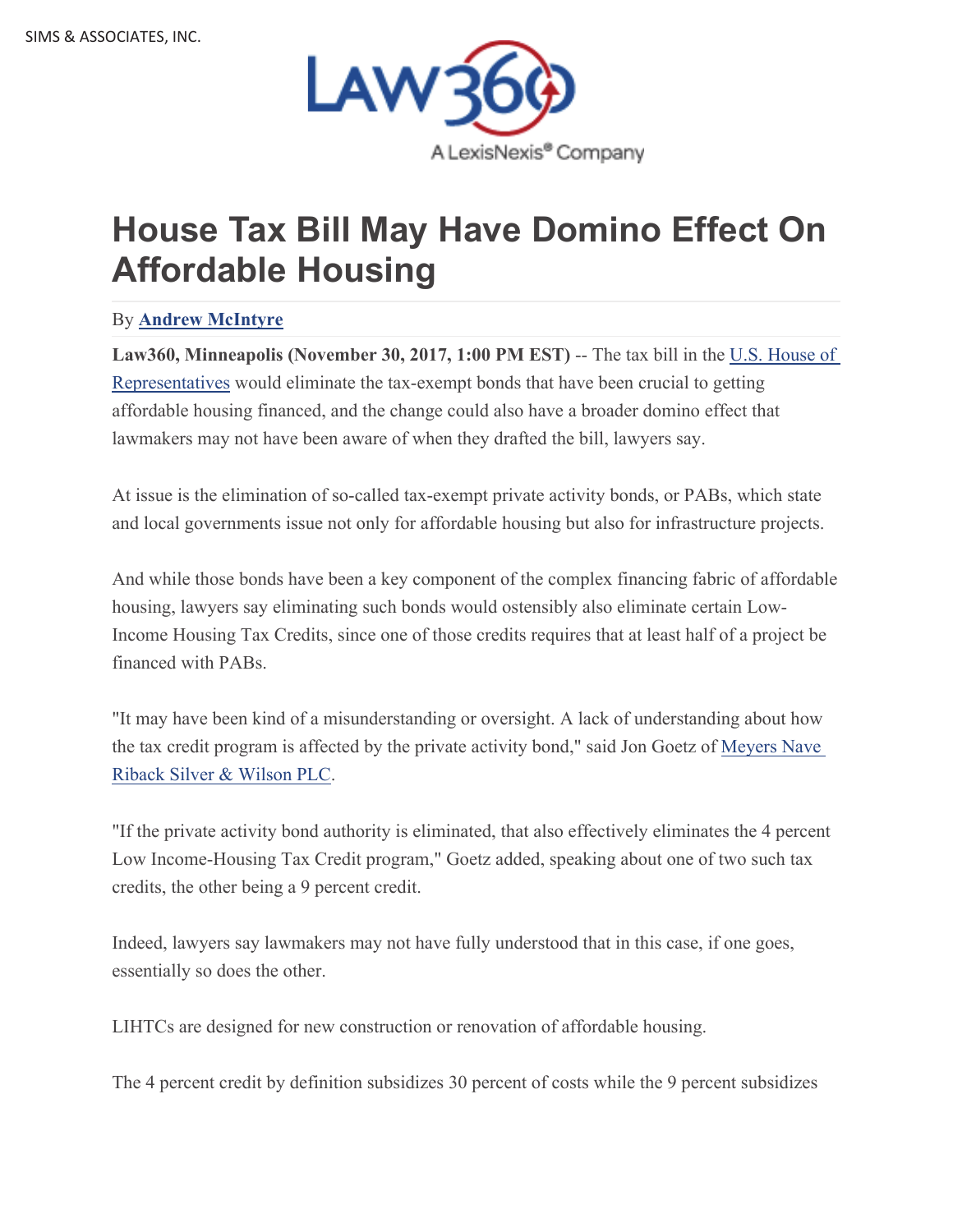70 percent of the cost. The actual interest rates that arrive at those 30 percent and 70 percent figures fluctuate around 4 percent and 9 percent.

"Almost all of the new affordable housing that's being built is being done with the Low-Income Housing Tax Credits," said Kenneth Lore of Katten Muchin Rosenman LLP.

And eliminating that common 4 percent LIHTC as well as state and local bonds could have a chilling effect on affordable housing, which has to be funded through a complex patchwork of sources, lawyers say.

"It would end up eliminating two different sources of funding for affordable housing. Most projects are financed by 4, 5, 6, 7, sometimes in the double digits of funding sources," Goetz said. "By eliminating any of those funding sources you make the project difficult to construct and finance. ... There's tremendous concern about this."

It's not only affordable housing, though, that would be hit by the change.

Infrastructure, which President Donald Trump has said he's making a priority, would see a reduction of funding, lawyers say.

The White House couldn't be immediately reached for comment for this article.

"Getting rid of the tax exemption for private activity bonds is certainly not going to achieve the goal of improving the infrastructure. It's sort of counter to the president's position, that he's going to restore or improve the infrastructure as it's aging out," said Steve Hochberg of Stempel Bennett Claman & Hochberg PC.

"It's doing everything that the government, president, says he wants to do, yet not pushing the right buttons to get it done," Hochberg added.

Hochberg noted that at stake is not just the development of affordable housing, but also creation of jobs for people to build the housing, which will generate more revenue for the government in income taxes.

Of course, LIHTCs face other uncertainties, since their attractiveness is linked to the corporate tax rate.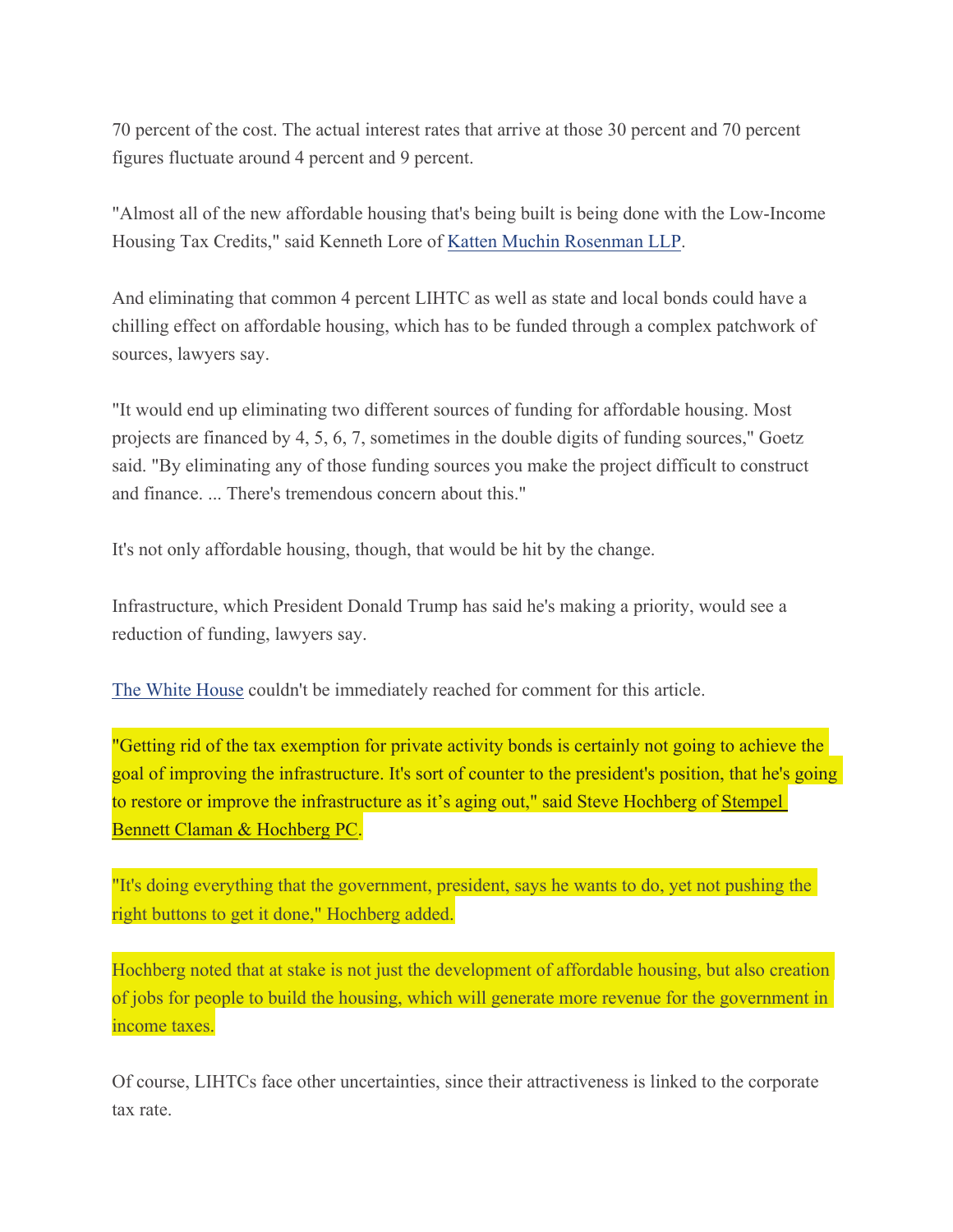If the corporate rate is lowered, it's likely that fewer corporations will invest in those credits, since the tax liability offset is lower when the corporate rate is lower, said Frank Petrilli of Arent Fox LLP.

The provision for tax-exempt private activity bonds remains in the Senate bill.

"The fact that the authority for the bonds remained in the Senate bill makes us feel that this is not necessarily a partisan issue," Goetz said. "There's pretty strong bipartisan support for use of the private activity bonds and the LIHTC for affordable housing. It's not been a partisan issue, and infrastructure also tends to have bipartisan support."

And lawyers say they hope the House bill will either be changed or some plan will be hatched to at least allow for LIHTCs to be used if the bonds do end up going.

Goetz said there has been a nationwide effort underway to inform members of Congress what the implications are.

"We're hoping that during the process ... of revising the bill that some changes will be made to fix what I think may have been unintended consequences," Goetz said. "Everyone's expecting that this will be worked out if there's a conference committee for the bill."

Lawyers point to the tax reform of the 1980s as a potential template for change. Lawmakers in that decade realized they needed to create a mechanism for funneling money to affordable housing, and thus came up with LIHTC.

Indeed, Hochberg said the LIHTC program, which came about under President Ronald Reagan, has been a "very successful program" and has been an efficient means for building affordable housing.

But if the House plan goes ahead as planned, the affordable housing community would take a major hit, with the elimination of both the private activity bonds and, indirectly, the 4 percent LIHTC.

"If those bonds are no longer tax-exempt, people are not going to subscribe to the bonds. The